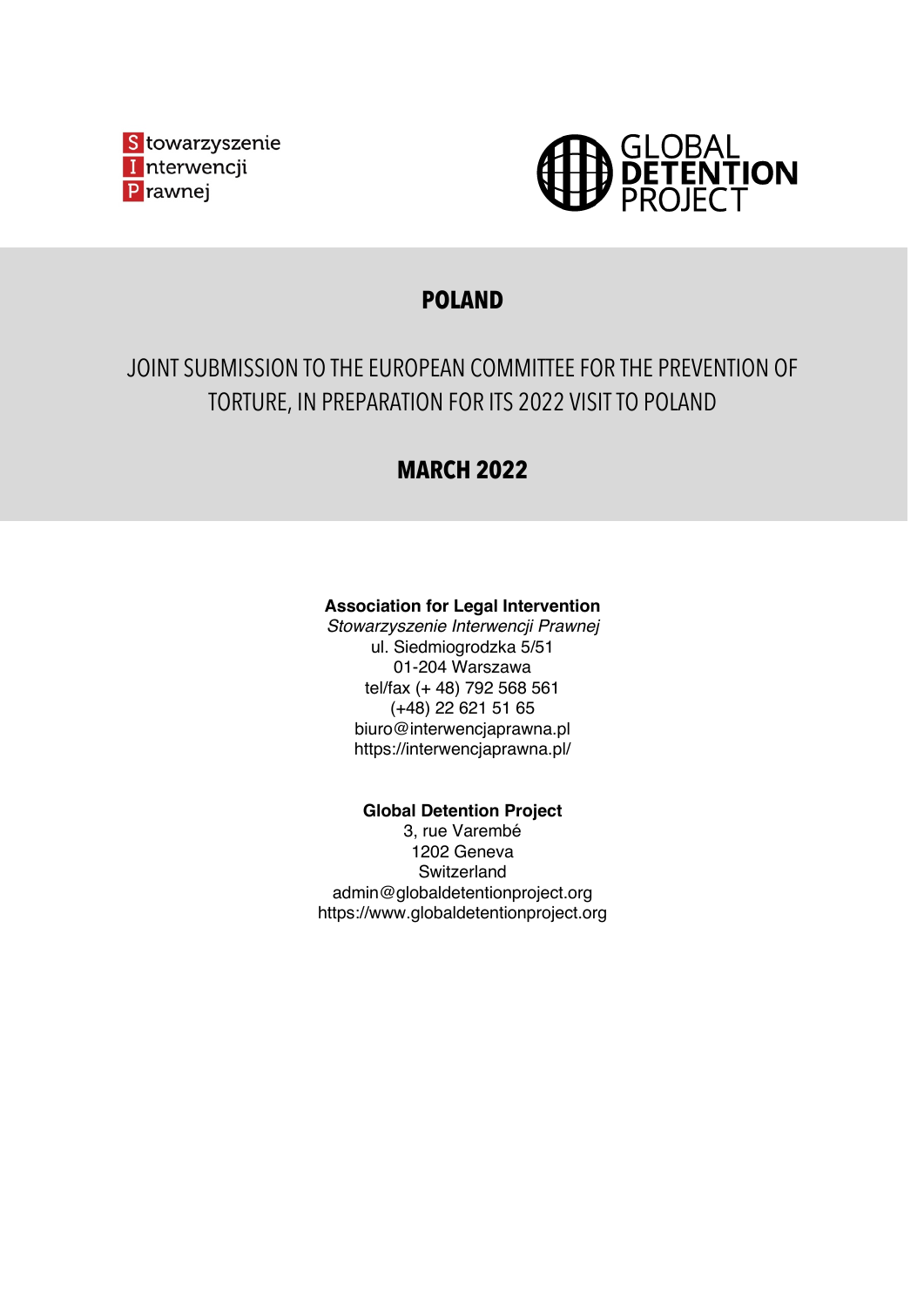## **Association for Legal Intervention and Global Detention Project**

#### **Joint Submission to the European Committee for the Prevention of Torture and Inhuman or Degrading Treatment or Punishment (CPT)**

#### **in Preparation for its Visit to Poland**

#### **MARCH 2022**

#### **1. INTRODUCTION**

The **Association for Legal Intervention** (Stowarzyszenie Interwencji Prawnej, or SIP) is a Warsaw-based civil society organisation that promotes the legal equality of all people, with a particular focus on refugees and migrants in Poland, who are at considerable risk of exclusion and discrimination.

The **Global Detention Project** (GDP) is an independent research centre based in Geneva, Switzerland, that investigates the use of detention as a response to international migration. Its objectives are to improve transparency in the treatment of detainees, to encourage adherence to fundamental norms, to reinforce advocacy aimed at reforming detention practices, and to promote scholarship of immigration control regimes.

The SIP and the GDP are pleased to provide the European Committee for the Prevention of Torture and Inhuman or Degrading Treatment or Punishment (CPT) the following submission in preparation for its visit to Poland during 2022. The submission concerns the detention of migrants, asylum seekers, and refugees, as well as their treatment in related custodial settings. The submission is based on the CPT's relevant standards as included in "Foreign Nationals Detained Under Aliens Legislation" (7th General Report of the CPT, CPT/Inf (97)10, 1997) and "Safeguards for Irregular Migrants Deprived of their Liberty" (19th General Report of the CPT, CPT/Inf (2009)27, 2009).

This submission is made taking into account the two million refugees who have crossed into Poland in recent weeks following the Russian Federation's invasion of and subsequent war on neighbouring Ukraine, as well concerns about Poland's treatment of migrants and asylum seekers entering the country along its border with Belarus since mid-2021.

#### **2. FOLLOW UP TO RECOMMENDATIONS ISSUED BY CPT AFTER 2017 VISIT**

During the CPT's previous visit to Poland, in 2020, it did not focus attention on migrationrelated detention in Poland or the conditions at the country's border control establishments. Its most recent visits to migration-related detention sites in Poland took place in 2017, when the delegation carried out a follow-up visit to the Guarded Centre for Foreigners in Lesznowola and a first-time visit to the Guarded Centre for Foreigners in Białystok.<sup>1</sup>

In the subsequent report on its 2017 visits in Poland, the CPT made several recommendations concerning a broad range of policies and practices at the Lesznowola and Białystok detention centres.

<sup>1</sup> Council of Europe, "Report to the Poland Government on the Visit to Poland Carried Out by European Committee for the Prevention of Torture and Inhuman or Degrading Treatment or Punishment (CPT) from 11 to 22 May 2017," CPT/Inf (2018) 39, 25 July 2018, https://rm.coe.int/16808c7a91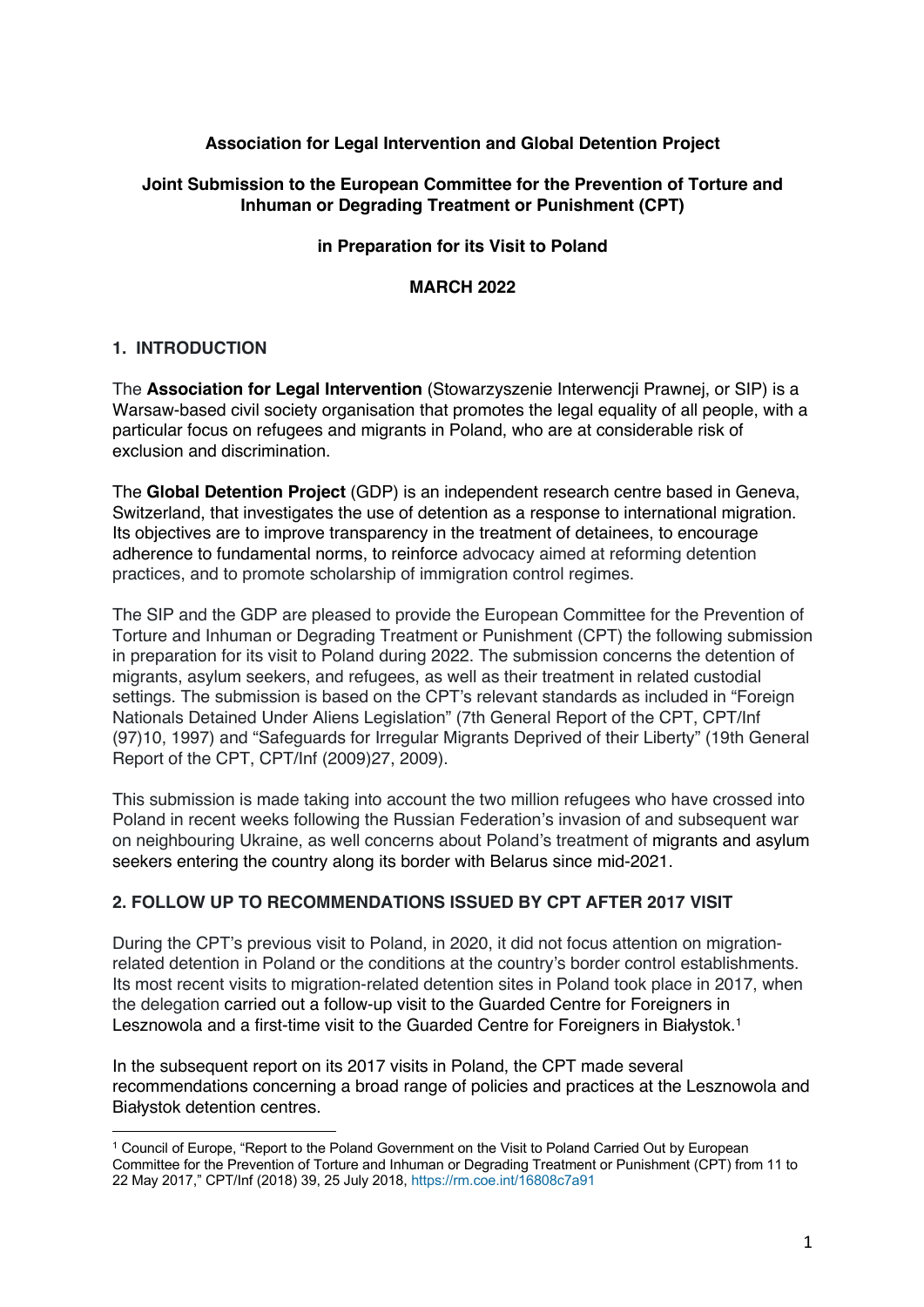### *2A. TREATMENT OF DETAINEES*

- **The delegation issued a general recommendation that "officers at Lesznowola and Białystok be reminded that they should treat detained foreign nationals in a respectful manner**" (p. 37), noting that reports of use of racist language by guards and complaints of disrespectful behaviour towards detainees (p. 37).
- The CPT also expressed concern about the use of "special means ('means of coercion')" at the detention centres—including handcuffs, truncheons, tasers, and pepper spray—which although not frequently used were carried "in full view. **The CPT recommended that practice of carrying coercive devices practice "cease without delay"** (p. 51).

#### *2B. CONDITIONS & REGIME*

- The CPT noted that although material conditions appeared to be generally acceptable at the detention centres, **improvements needed to be made with respect to (p. 39):**
	- o **Privacy with toilets;**
	- o **The quality and quantity of food, including enabling detainees to prepare their own food;**
	- o **Access to fresh air, allowing detainees to open their windows;**
	- o **Shades on windows to control entrance of sunlight.**
- The CPT also recommended "**that efforts be made to enlarge the offer of activities at the Guarded Centres visited, in the light of the above remarks. This will also require additional efforts to fill all staff vacancies"** (p. 42).

## *2C. HEALTHCARE*

- **Improved access to appropriate medical professional**: The CPT recommended "that steps be taken at the Guarded Centre for Foreigners in Białystok to ensure nursing cover also on weekends" and that "a person competent to provide first aid (which should include being trained in the application of CPR and the use of a defibrillator) is present on every night shift (p. 43).
- **Improvements in medical screening**: "The CPT recommends that a full and thorough medical examination of foreign nationals be carried out upon admission at the Guarded Centres in Lesznowola and Białystok (and, as applicable, in other guarded centres); in particular, newly-arrived detainees should be systematically screened for transmissible diseases (including tuberculosis). The screening should also aim at identifying possible victims of torture, with clear rules on the procedures to be followed whenever a medical practitioner reports on any detained person who may have been the victim of torture. (P. 44)
- **Continuing problems with possible inappropriate involvement by non-medical staff in medical treatment at detention centres (dual loyalty/conflicts of interest problems)**: "Furthermore, despite the Committee's recommendations made in the past, medical examinations were still taking place in the presence of non-medical Border Guard officers. The CPT once again calls upon the Polish authorities to ensure that in all Guarded Centres for Foreigners medical confidentiality is observed in the same way as in the outside community. In particular, all medical examinations should be conducted out of the hearing and – unless the doctor concerned requests otherwise in a particular case – out of the sight of custodial Border Guard officers. Detained persons' medical files." (P. 45)
- **Improvements in mental healthcare**: The CPT recommended hiring more professional psychological staff, filling vacancies, and improving interpretation services (p. 46).

#### *2D. LEGAL SAFEGUARDS*

• **Ongoing need for improved access to legal services and provisions of information about legal remedies and the reasons for detention**. "Committee can only reiterate its recommendation that steps be taken to ensure that all foreign nationals detained under aliens legislation are effectively able to benefit from legal counselling and, if necessary, legal representation. For indigent foreign nationals, these services should be provided free of charge." (p. 47).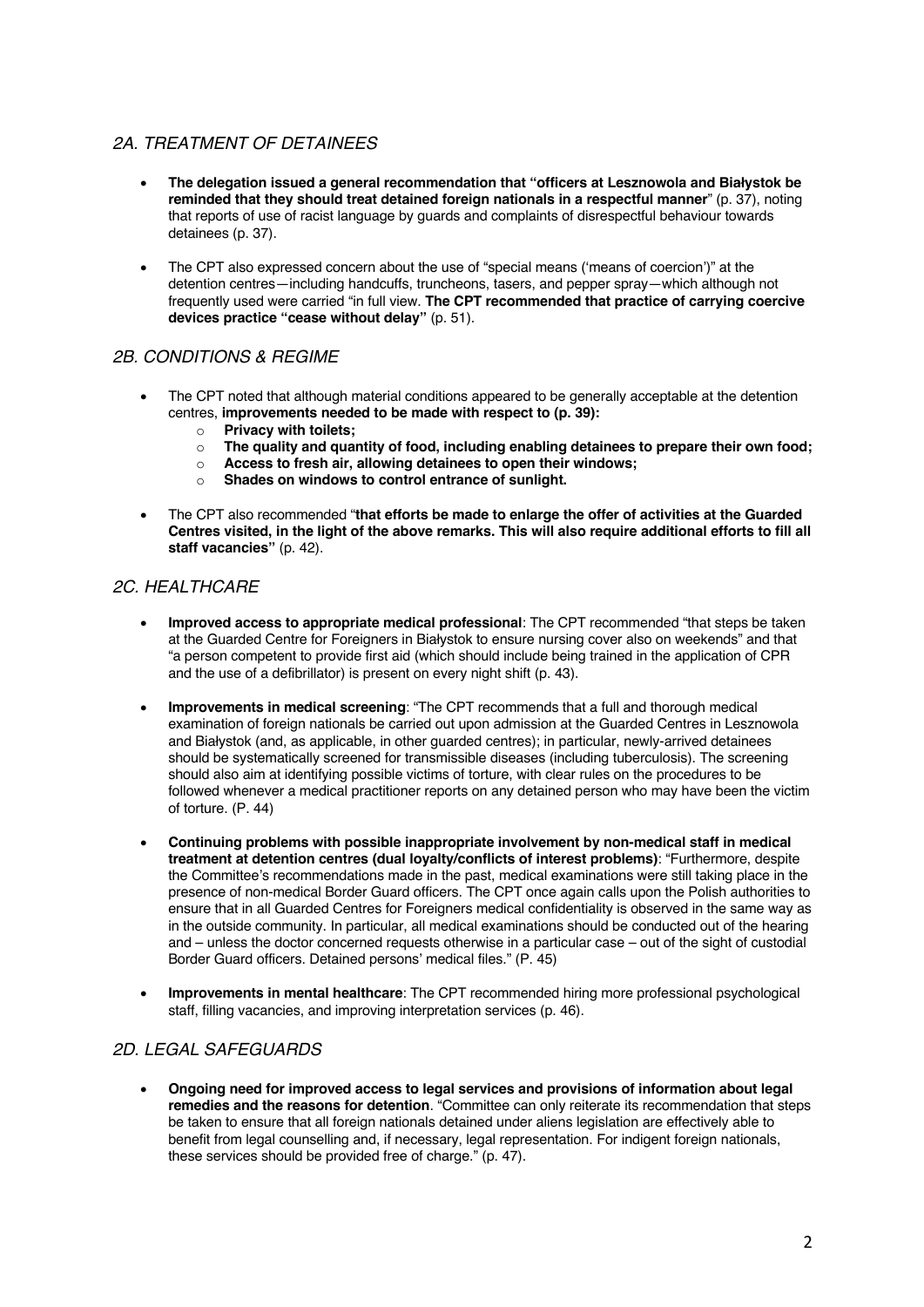## *2E. FOLLOW-UP RECOMMENDATIONS*

The SIP and the GDP urge the Committee to carefully review the state of implementation of each of the recommendations listed above from its 2017 visit to Poland. In particular, we urge the CPT to:

- **Carefully review conditions in detention centres which, as noted below, appear to be extremely poor in many detention facilities, as the Polish Ombudsperson has reported. Despite the CPT's finding in 2017 that there appeared to be adequate space in cells for migration detainees, there are clearly important problems with this issue today, which has been exasperated by Poland's decision in August 2021 to decrease the minimum standard for personal living space in Guarded Centres for Foreigners to 2 square meters (for up to 12 months) thus contributing to increased overcrowding of detention facilities.**
- **Assess ongoing problems in the provision of medical care in detention centres.**
- **Investigate ongoing problems in detainees accessing legal assistance and necessary information about their cases.**

## **3. RECENT CONCERNS RAISED BY DETENTION MONITORS & CIVIL SOCIETY**

#### *3A. INHUMAN AND DEGRADING CONDITIONS IN GUARDED CENTERS FOR FOREIGNERS*

Poland currently operates six long-term specialised migration-related detention centres, called "Guarded Centres for Foreigners": **Biala Podlaska**, **Bialystok**, **Lesznowola**, **Ketrzyn**, **Krosno Odrazanskie**, and **Przemysl**. In addition to these centres, Poland also operates other temporary or short-term custodial sites where migrants are deprived of their liberty, including the **Foreigners Registration Center in Dubicze Cerkiewne**,the **Temporary Guarded Center for Foreigners in Wędrzyn** and **Temporary Guarded Center for Foreigners in Czerwony Bór**.

Since the CPT's last visits to migration detention centres in Poland in 2017, there have been numerous complaints about the treatment of detainees at many of these facilities and the conditions of these detention centres. Many of these concerns have become increasingly urgent over the past year as Poland has faced numerous challenges along its borders with both Belarus and Ukraine. Furthermore, in August 2021, Poland decreased the minimum standard for personal living space in Guarded Centres for Foreigners to 2 square meters (for up to 12 months) thus contributing to increased overcrowding of detention facilities.

The Polish Ombudspersonman expressed concerns about the deteriorating living conditions in detention centres. The SIP recently issued complaints about the treatment of refugees from Afghanistan in detention centres, in particular at the Foreigners Registration Center in **Dubicze Cerkiewne**, **the Temporary Guarded Center for Foreigners in Wędrzyn**, the Guarded Centre for Foreigners in **Ketrzyn and Przemyśl**, and border control stations at **Sanok**.

An example of the problems that have been found is the situation at the Guarded Centre at **Przemyśl**, which includes a border control post on the premises. The Ombudsperson found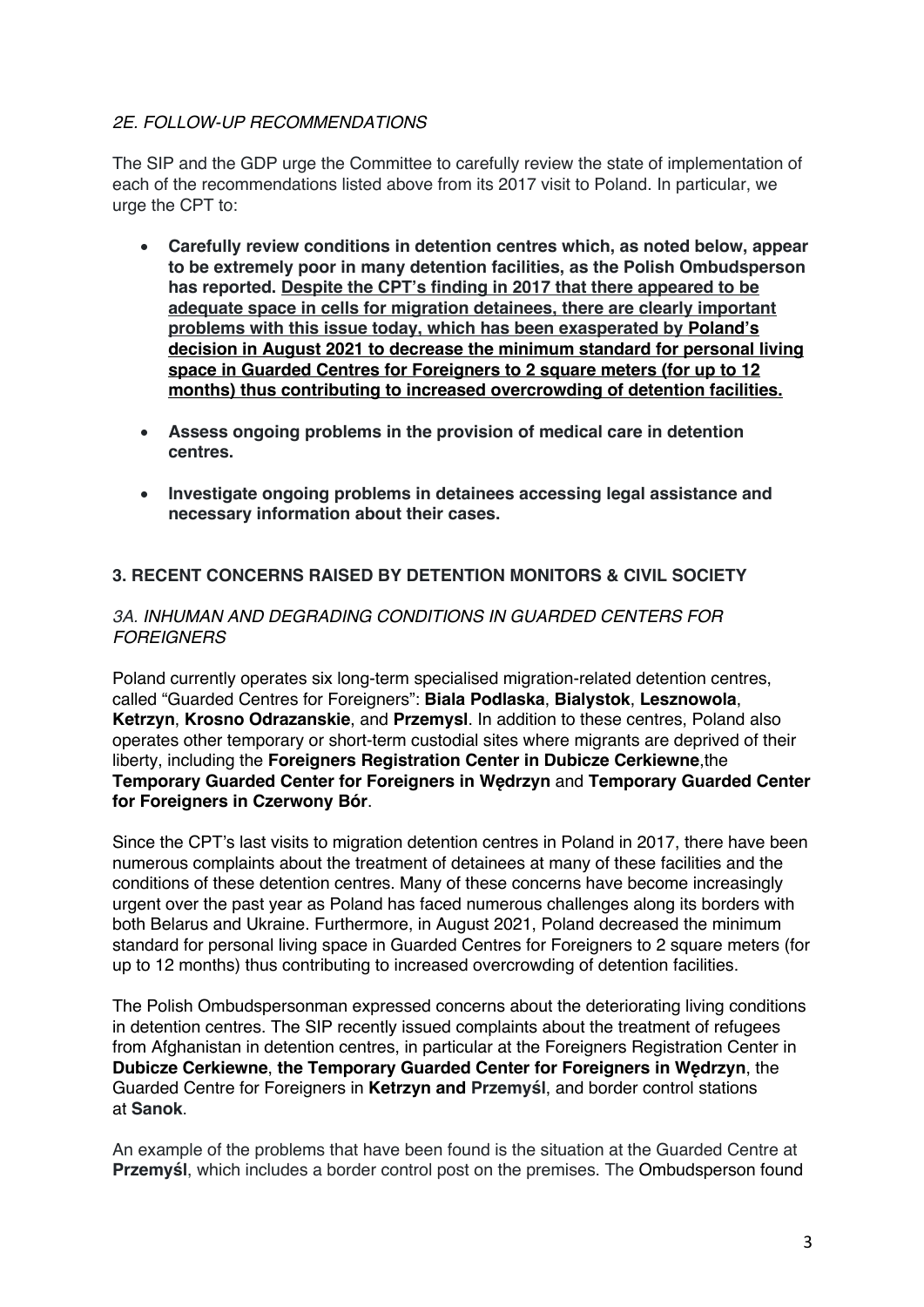problems with lack of space, problems with detainees ability to access telephones, lack of food and fresh air, amongst numerous other concerns. For more details on these reports from the Polish Ombudsperson, see:

- "CHR Office representatives in the Podkarpackie and Lubelskie voivodeships," 5 March 2022, https://bip.brpo.gov.pl/en/content/chr-office-representativespodkarpackie-and-lubelskie-voivodeships-0
- "Visits of the CHR Office representatives on the Polish-Ukrainian border," 26 February 2022, https://bip.brpo.gov.pl/en/content/visits-chr-office-representativespolish-ukrainian-border

Based on the findings of these reports, the **Association for Legal Intervention** (Stowarzyszenie Interwencji Prawnej, or SIP) has submitted an official complaint before the European Court of Human Rights (ECHR), which includes both detention issues and issues concerning the treatment that many refugees have suffered at Poland's border's (see below for more details).

Concerning the situation in detention centres, the SIP complaint to the ECHR highlights:

• the prohibition of arbitrary detention and the prohibition of inhuman or degrading treatment, because the conditions in guarded centres are unsuitable for refugees.

See: "SIP complains about the inhumane treatment of refugees," https://interwencjaprawna.pl/en/sip-complains-about-the-inhumane-treatment-of-refugees/

## *3B. ABUSES OF NON-CITIZENS ON THE BORDER WITH BELARUS*

It is important to impress upon the Committee that many of the abuses that non-citizens in official custody face are not confined to official detention centres, but rather in other custodial situations, including during border procedures, forced pushbacks, and removals. Since May 2021, there has been a growing migrant crisis on Poland's border with Belarus with tens of thousands of migrants, most of them from Afghanistan and Iraq, attempting to cross the border from Belarus into the bordering countries of Poland, Lithuania, and Latvia. At the end of October, Poland said that 500 people were attempting to cross the border every day and reported 24,500 attempted crossings in 2021, compared to a total of 120 people who crossed in 2020. EU countries accused Belarus of weaponizing the plight of migrants, luring them to Belarus in order to travel on to EU countries as retaliation against EU sanctions, and using them as pawns to destabilise the EU.<sup>2</sup>

Poland responded harshly to this situation: it sent 11,000 soldiers to the border, erected razor-wire fencing, and started the construction of a 350 million Euro, 186-kilometre wall, equipped with thermal cameras and motion detectors, to prevent asylum seekers entering from Belarus. Polish border guards were brutal in their treatment of migrants attempting to cross, many of whom sustained serious injuries from Polish and Belarussian border guards. Thousands were left stranded in the forests between the two countries in deplorable conditions with no food, shelter, blankets, or medicines: at least 19 migrants died in the

<sup>&</sup>lt;sup>2</sup> See Global Detention Project updates on the Poland-Belarus border at https://www.globaldetentionproject.org/countries/europe/poland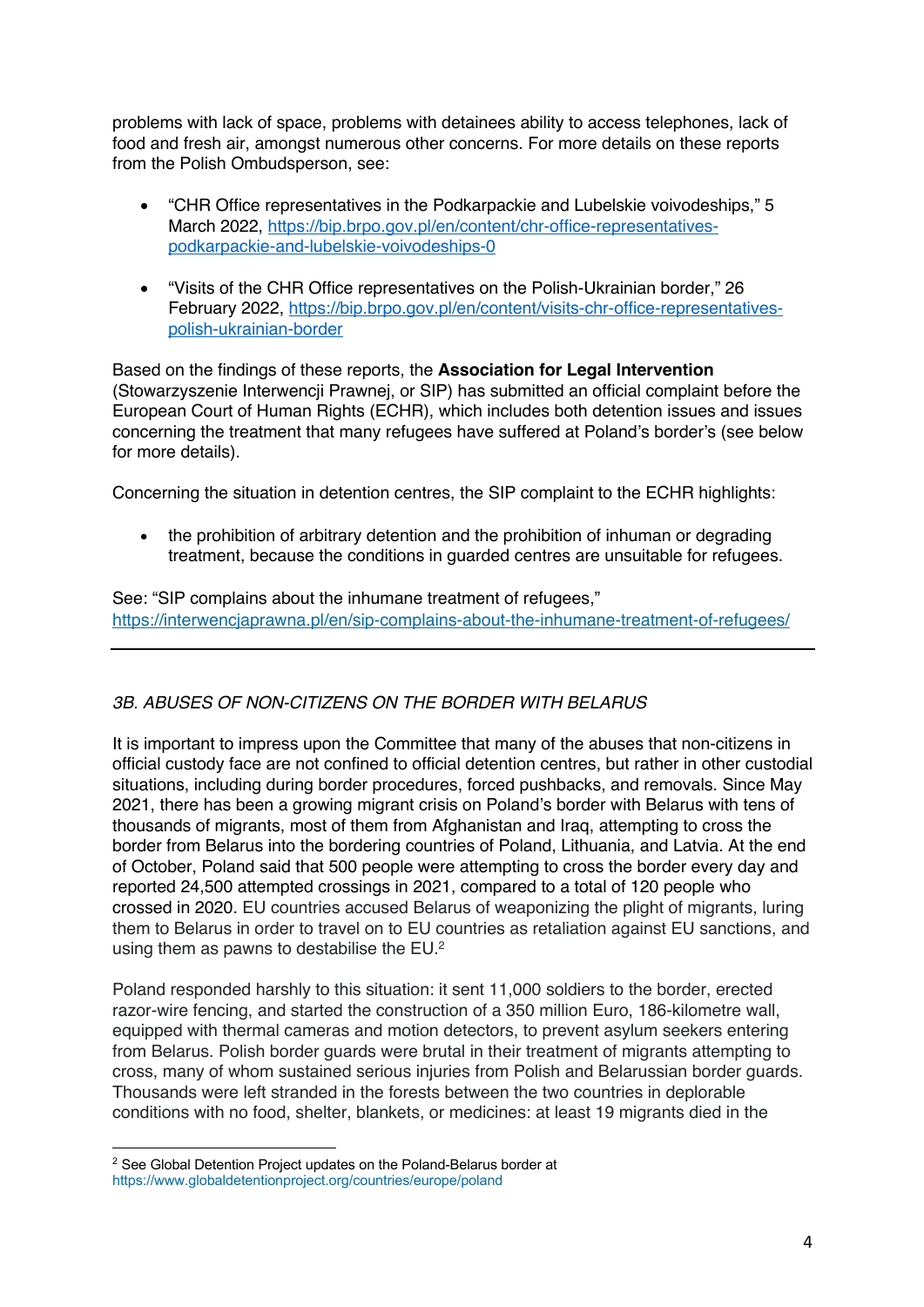freezing winter temperatures. Anti-immigrant sentiment and rhetoric was stirred up during this crisis and has been rife throughout the country. In practice, asylum applications are regularly not accepted from people crossing the Polish-Belarussian border.

In August 2021, Poland adopted legislation that would allow it to expel anyone who irregularly crossed its border and banned their re-entry for six months to three years. <sup>3</sup> No effective remedies are available in case of such an immediate removal. In those circumstances, since October 2021, Polish Border Guard can issue a decision ordering a foreigner to leave Poland. A person concerned is immediately forced to depart from Polish territory. Return proceedings are not initiated. Moreover, if the foreigner who entered Poland irregularly applies for international protection, that application may not be considered at all, unless the foreigner entered Poland directly from a territory where his/her rights could be violated.

In early September 2021, shortly after the Taliban takeover in Afghanistan, Human Rights Watch reported that 32 Afghan nationals were trapped for over three weeks on Poland's border with Belarus and refused entry into Poland; they were prevented from seeking asylum and denied access to food and medicine.<sup>4</sup> In a ruling on the case of the 32 Afghans who were stuck on the border at Usnarz Górny from August to at least October 2021, the European Court of Human Rights (ECtHR) ordered Poland to provide the applicants with food, water, clothing, adequate medical care and, if possible, temporary shelter for a limited amount of time. In some cases, it was also indicated that applicants should not be removed from Poland or that they should have access to a lawyer.5 Additionally, the Court ordered that lawyers should have access to their applicant clients. The court's orders were not observed.

UNHCR also called upon Poland to allow the group of 32 Afghans to apply for asylum urging the "government to make an individualised assessment of each case before expelling these people or preventing them from entering the territory."6

The situation on the border is further aggravated by the fact that authorities persistently deny civil society actors and the media access to the border zone. This limits possibilities to provide legal and humanitarian assistance to persons stranded on the border, as well as reliable media coverage of the situation.

Poland reported that it had detained 900 migrants who crossed from Belarus in 2021, 349 of them in the first week of August alone, compared to 122 migrants in the whole of 2020. Although events in Ukraine have overshadowed the migrant crisis on Poland's border with Belarus, the situation of pushbacks, ill-treatment, and detention continues today.

<sup>5</sup> ECtHR, *R.A. and Others v. Poland*, no. 42120/21, communicated case; ECtHR, 'Requests for interim measures concerning the situation at the borders with Belarus,' Press Release of 6 December 2021, available in English at: https://bit.ly/3Im80Vf*;* ECtHR, 'Interim measures accepted in 2021', available in English at: https://www.echr.coe.int/Documents/Stats\_art\_39\_02\_ENG.pdf. European Court of Human Rights, "Court indicates interim measures in respect of Iraqi and Afghan nationals at Belarusian border with Latvia and Poland," ECHR 244 (2021), 25 August 2021, https://hudoc.echr.coe.int/eng-press#{%22itemid%22:[%22003-7100942- 9612632%22]}

<sup>3</sup> Infomigrants, "Poland Passes Law Allowing Migrant Pushbacks at Border," 15 October 2021, https://www.infomigrants.net/en/post/35768/poland-passes-law-allowing-migrant-pushbacks-at-border

<sup>4</sup> L. Gall, "Afghans Stuck at Poland's Border Need Protection," Human Rights Watch, 2 September 2021, https://www.hrw.org/news/2021/09/02/afghans-stuck-polands-border-need-protection

<sup>6</sup> UNHCR, "UNHCR Calls for an end to the Impasse on the Polish-Belarus Border," 24 August 2021, https://www.unhcr.org/pl/13303-unhcr-apeluje-o-zakonczenie-impasu-na-granicy-polsko-bialoruskiej.html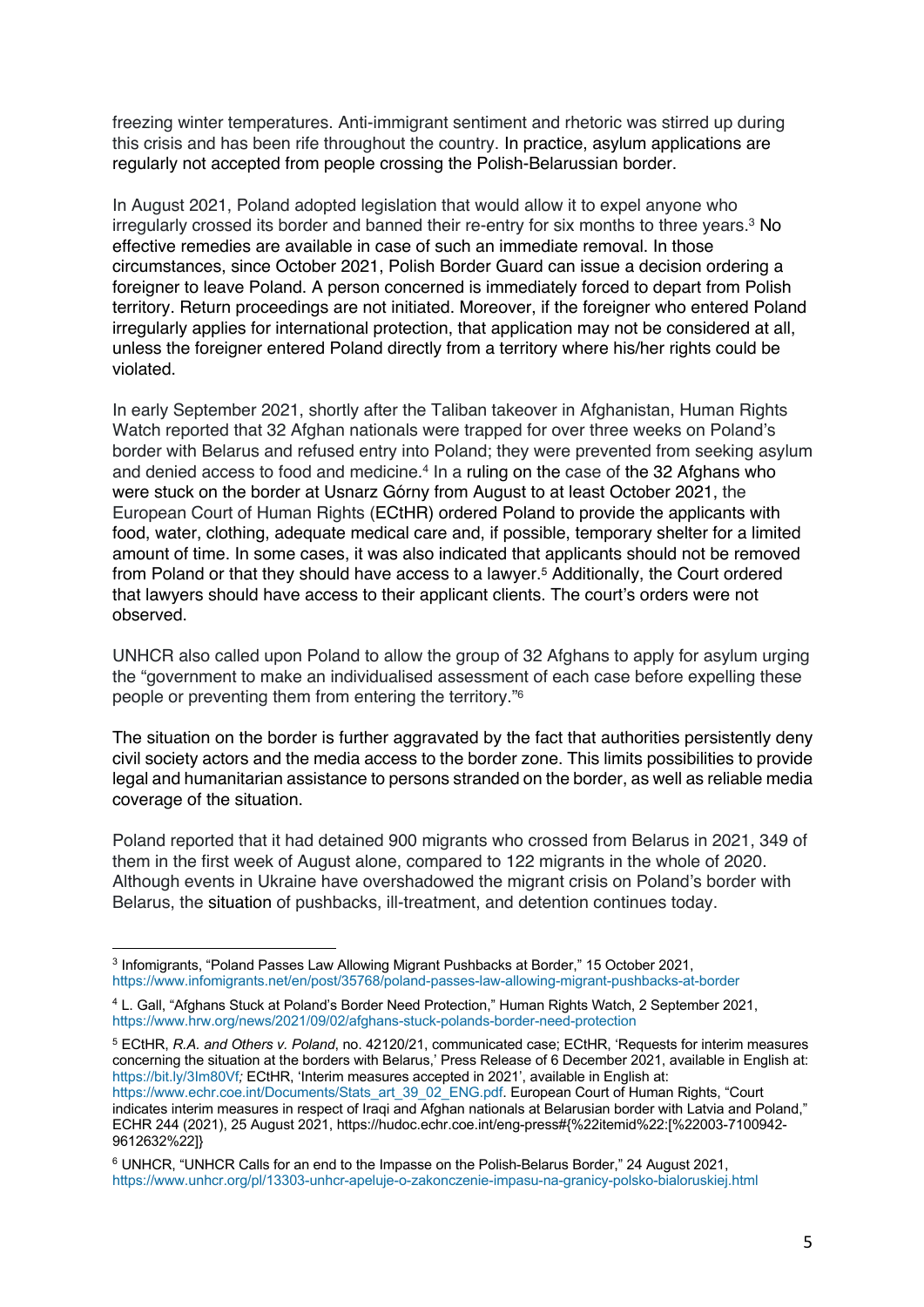In February 2022, the Polish Legal Intervention Association (SIP), lodged complaints with the European Court of Human Rights on behalf of two refugees from Afghanistan who tried to enter Poland in August 2021.7 Despite making claims for refugee protection, the two refugees were illegally deported to the strict reserve of the Białowieża Primeval Forest in the middle of the night where they were held without proper clothing, food, drinking water, shelter, or medical care. When they were finally allowed into Poland, they were placed in guarded centres for foreigners. They were moved from the Foreigners Registration Center in Dubicze Cerkiewne, to the Guarded Center for Foreigners in Kętrzyn, and then to the Temporary Guarded Center for Foreigners in Wędrzyn. The SIP argued in its complaint that Poland had breached its obligations under the European Convention on Human Rights on the following grounds:

- prohibition of collective expulsion,
- prohibition of inhuman or degrading treatment and the right to life in connection with the deportation of refugees in the middle of the night to the strict reserve of the Białowieża Primeval Forest, where they were not provided with the possibility of meeting their basic needs (shelter, medical assistance, access to drinking water and food),
- the obligation to provide an effective remedy, because Poland does not provide a legal path to appeal against an illegal push-back,
- the prohibition of arbitrary detention and the prohibition of inhuman or degrading treatment, because the conditions in guarded centers are unsuitable for refugees.

According to Małgorzata Jaźwińska, member of the Board of SIP and the attorney-at-law in charge of the case: "We decided to file a complaint because the conditions in the centers where refugees are placed are degrading and inhuman… Refugees are given less personal space than prisoners. The centers are often dirty and sanitary conditions are poor. Access to the help of a doctor or psychologist is often purely illusory. Refugees should not be locked up in such places at all."8

The Polish Ombudsman also highlighted poor conditions in guarded centers, in particular in the Temporary Guarded Center for Foreigners in Wędrzyn, as well as the conditions in the Guarded Center for Foreigners in Kętrzyn.

The SIP is currently waiting for the case to be communicated to the European Court of Human Rights.

## *3C. DISCRIMINATORY DETENTION PRACTICES OF NON-UKRAINIAN REFUGEES*

Since the start of Russia's war in Ukraine, there have been numerous reports about the unequal treatment that non-Ukrainian refugees are getting as they flee Ukraine. In Poland, this has included attacks by anti-migrant gangs, in particular at the border crossing at Przemysl, the distribution of false news reports about alleged crimes committed by non-European migrants, and unequal treatment by Polish guards and officials.

One key concern, according to sources in Poland, is that whereas refugees from Ukraine are not being detained, nationals from other parts of the world sometimes are. Although few

<sup>&</sup>lt;sup>7</sup> Stowarzyszenie Interwencji Prawnej, "SIP Complains about the Inhuman Treatment of Refugees," 15 February 2022, https://interwencjaprawna.pl/en/sip-complains-about-the-inhumane-treatment-of-refugees/

<sup>&</sup>lt;sup>8</sup>Stowarzyszenie Interwencji Prawnej, "SIP Complains about the Inhuman Treatment of Refugees," 15 February 2022, https://interwencjaprawna.pl/en/sip-complains-about-the-inhumane-treatment-of-refugees/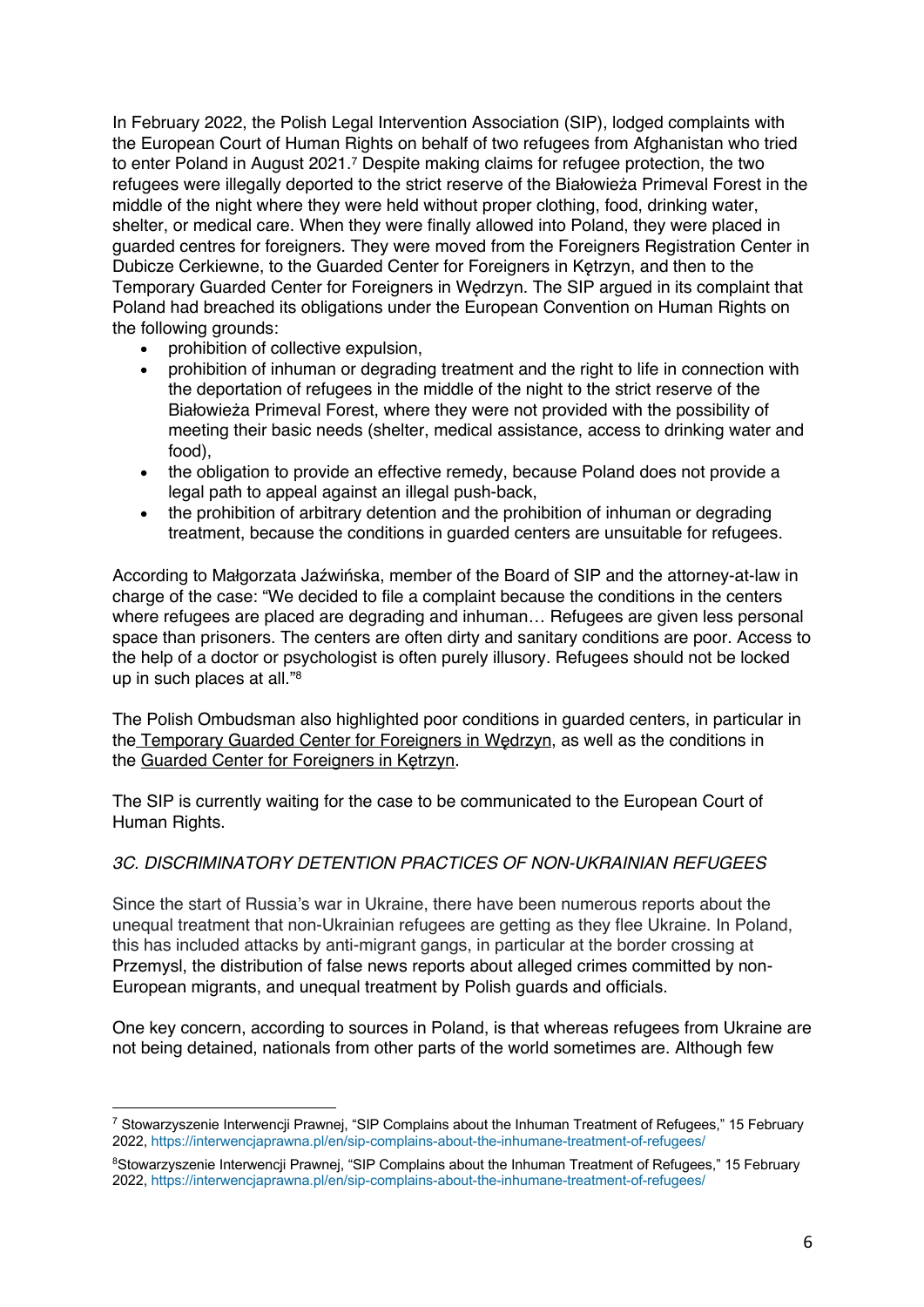details are available, the Polish Ombudsperson recorded the cases of several asylum seekers from Africa in late February 2022:

Between 25 and 28 February 2022 the Border Guard post in Sanok received five applications for international protection, all of which were filed by citizens of Congo. The persons who filed the applications were transferred to the Open Centre for Foreigners in Kolonia Horbów. The post in Przemyśl received three such applications from Nigerian citizens who, due to the negative results of their identity verification, were transferred to the Guarded Centre for Foreigners in Lesznowola. Unfortunately, neither reports on acceptance of declaration of intent, nor applications for international protection in the territory of the Republic of Poland are translated into the languages spoken by foreigners. In practice, the lack of translation of such documents may lead to a situation that was observed by the visiting team while waiting to enter the border crossing point in Przemyśl: a foreigner who was a speaker of Russian, and whose identity had already been verified, asked the visiting team to explain to him the meaning of the report on acceptance of the declaration.

See:

• "CHR Office representatives in the Podkarpackie and Lubelskie voivodeships," 5 March 2022, https://bip.brpo.gov.pl/en/content/chr-office-representativespodkarpackie-and-lubelskie-voivodeships-0

#### *3D. DETENTION OF CHILDREN*

Despite growing global recognition that the migration-related detention of children represents an inherent child rights violation—which has been repeatedly affirmed by the UN Committee on the Rights of the Child as well as by the Council of Europe, UN High Commissioner for Refugees, and numerous UN human rights mechanisms—Poland continues to allow the detention of children in its migration-related detention centres ("Guarded Centres").

In 2020, 101 children (including 22 unaccompanied) were placed in the guarded centres for foreigners, but in 2021 the number of detained minors rose to 567 (81 unaccompanied).9 Polish law still allows for the deprivation of liberty of all accompanied minors (pending asylum and return proceedings) and unaccompanied minors above 15 years old (pending return proceedings). By law, asylum-seeking unaccompanied minors should not be detained, but in practice they are placed in guarded centres, in particular when their age is contended by Polish authorities or when they applied for asylum while staying in detention as irregular migrants.10

In practice, children are deprived of liberty automatically, without a rigorous scrutiny of their individual situation and needs, or of the psychosocial consequences of their detention. In the operative part of the courts' decisions, accompanied minors are sometimes not even mentioned. The child's best interest is often not taken into account. It is also not investigated (at all or sufficiently) whether a detention is a measure of last resort or whether alternatives to detention should be applied. Moreover, children are not detained for as short a period as

<sup>&</sup>lt;sup>9</sup> SIP, "SIP w działaniu. Prawa cudzoziemców w Polsce w 2021 roku," 2022, forthcoming.

<sup>10</sup> Ibid. See also K. Rusiłowicz, E. Ostaszewska-Żuk, M. Łysienia, "Asylum Information Database. Country Report: Poland 2020 Update ECRE 2021," available i n English at: https://asylumineurope.org/wpcontent/uploads/2021/04/AIDA-PL\_2020update.pdf, 79.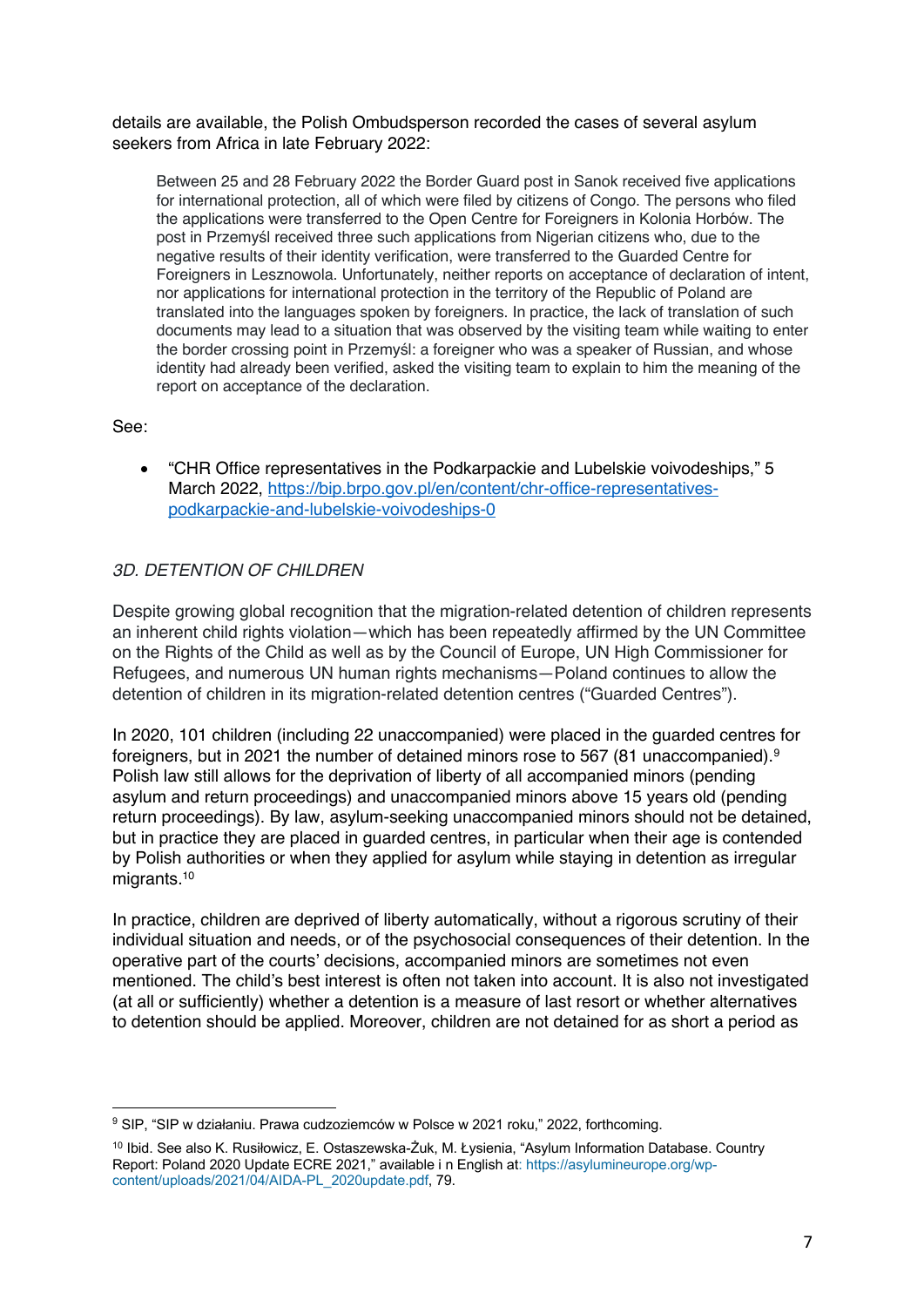possible. Cases of detention of accompanied and unaccompanied minors lasting several months or even over a year are repeatedly reported.<sup>11</sup>

The conditions in the guarded centres where minors are placed are not suitable for children and they do not have adequate access to appropriate education or healthcare. Although additional buildings were adapted for immigration detention purposes in 2021, conditions were still poor and overcrowded and did not meet international human rights standards, according to the Polish Ombudsman and NGOs. Despite this, unaccompanied minors continue to be placed in these centres. 12

Poland has been repeatedly reproached by the ECtHR for detaining families with children in the guarded centres without a rigorous examination of alternative measures and the best interest of a child. Poland was found to have violated Article 5 and 8 of the ECtHR in four recent immigration detention cases.13 Moreover, in a case concerning the detention of an accompanied minor for almost a year, whose psychological state worsened while in detention, Poland has settled with the applicants before the ECtHR. In 2021, for the first time, a case concerning immigration detention of children was communicated to the Polish government by the Human Rights Committee.14

In July 2021, the ECtHR communicated the case of Z.E. et al. v. Poland to the Polish government, in a case supported by Małgorzata Jaźwińska, a lawyer cooperating with the SIP.<sup>15</sup> The case involved a mother with four children. They spent more than 10 months in a guarded centre for foreigners, which they were not allowed to leave. Despite numerous complaints about the deteriorating mental state of one of the children, the Border Guard did not release the family from detention. It was only after obtaining an expert opinion, which indicated that the boy was suffering from depression, chronic psychological problems, as well as withdrawal and isolation, and that his further detention would not be in his best interests, that the family was released from the guarded centre by the court.

The applicants indicated that their rights to family life, freedom from torture, and unlawful detention had been violated. Prolonged deprivation of liberty had a negative impact on the psychological state of the children. Moreover, according to Polish law, the woman should not have been placed in a guarded centre as she was a survivor of domestic violence. The

<sup>11</sup> SIP, 'SIP w działaniu. Prawa cudzoziemców w Polsce w 2021 roku', 2022, forthcoming. See also M. Górczyńska and D. Witko, "Research on the applicability of the best interests of the child principle as the primary consideration in detention decisions as well as the alternatives to detention," UNHCR and Helsinki Foundation for Human Rights, 2018, available in English at: https://www.hfhr.pl/wp-content/uploads/2019/07/Children-detentionstudy-final-report.pdf*.*

<sup>&</sup>lt;sup>12</sup> SIP, "SIP w działaniu. Prawa cudzoziemców w Polsce w 2021 roku," 2022, forthcoming. See also Commissioner for Human Rights, 'Ośrodek dla cudzoziemców w Wędrzynie nie spełnia standardów ochrony ich praw. Wnioski po trzeciej wizytacji BRPO', 24 January 2022, available in Polish at: https://bip.brpo.gov.pl/pl/content/rpo-wedrzyn-cudzoziemcy-osrodek-standardy*.*

<sup>13</sup> ECtHR: *Nikoghosyan and Others v. Poland*, no. 14743/17, Judgment of 3 March 2022; *A.B. an Others v. Poland*, nos. 15845/15 and 56300/15, Judgment of 4 June 2020; *Bilalova and Others v. Poland*, no. 23685/14, Judgment of 26 March 2020; *Bistieva and Others v. Poland*, no. 75157/14, Judgment of 10 April 2018.

<sup>13</sup> ECtHR, *Z.E. and Others v. Poland*, no. 4457/18, Decision of 1 July 2021 (friendly settlement).

<sup>14</sup> M. Górczyńska, "Pierwsza sprawa detencji cudzoziemców przed Komitetem Praw Człowieka," Laboratorium Migracji Blog (LIA), 15 March 2021, available in Polish at: https://interwencjaprawna.pl/pierwsza-sprawa-detencjicudzoziemcow-przed-komitetem-praw-czlowieka/*.*

<sup>15</sup> SIP, "ECHR communicates case against Poland: the detention of a mother who suffered domestic violence with her children," 22 July 2021, https://interwencjaprawna.pl/en/echr-communicates-case-against-poland-thedetention-of-a-mother-who-suffered-domestic-violence-with-her-children/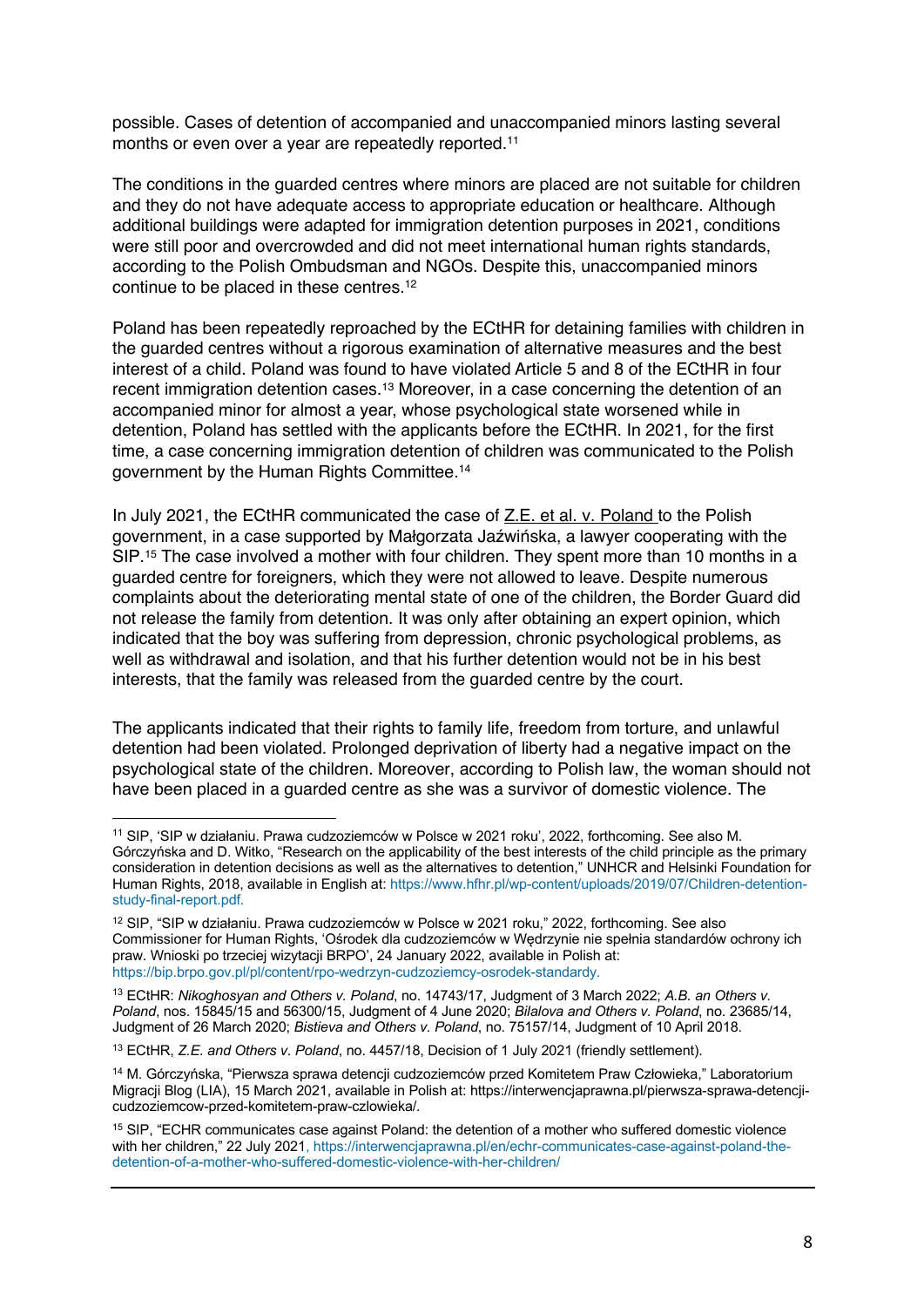family claimed that alternative measures which did not include the deprivation of their liberty should have been explored, but this did not happen. The family also claimed that their procedural rights had been violated. They had not received a request to extend their detention and had not been provided with ex officio legal aid, and their court hearing was considerably delayed. In its communication to the Polish government the ECtHR asked, *inter alia*, whether the family had been afforded a fair trial and whether the prohibition of torture, other inhuman or degrading treatment had been violated.

## *3D. RECOMMENDATIONS*

- **Urgently review conditions inside migration-related detention facilities to ensure that detainees are treated humanely and in accordance with international standards, including the provision of adequate space; access to adequate health care and education for children; access to legal advice, information and assistance; adequate food; access to outdoor spaces; access to means of communication with the outside world.**
- **Repeal national legislation that allows the restriction of personal living space in detention facilities to 2 square meters.**
- **Respect the principle of non-refoulement in law and practice.**
- **Cease all push-backs, illegal expulsions and deportations at the Polish border with Belarus and ensure that all migrants are treated with respect and dignity and have full access to basic needs and services, including food, health care, shelter, clothing, protection and legal assistance.**
- **Carry out independent investigations into all reports of cruel, inhuman or degrading treatment of migrants by security forces and border guards in border regions.**
- **Cease immediately the arbitrary detention of migrants trying to cross the border between Poland and Belarus in conditions which are inhuman and degrading.**
- **Ensure that all asylum seekers have full access to asylum determination procedures and repeal legislation that denies access to individuals who cross the border "illegally."**
- **Repeal national legislation that disrespects the principle of non-refoulment and allows for the immediate removal and non-re-entry of asylum seekers who enter Poland "illegally."**
- **Urgently investigate reports of discriminatory treatment and possible detention of third country nationals fleeing the war in Ukraine: ensure that all refugees are given equal protection and treatment, in accordance with Article 3 of the 1951 Refugee Convention which stipulates that all member states "shall apply the provisions of this Convention to refugees without discrimination as to race, religion or country of origin."**
- **End the detention of all minors, both accompanied and unaccompanied, and ensure that this prohibition is respected in practice.**
- **While children are detained, ensure that they have access to adequate education and health care.**